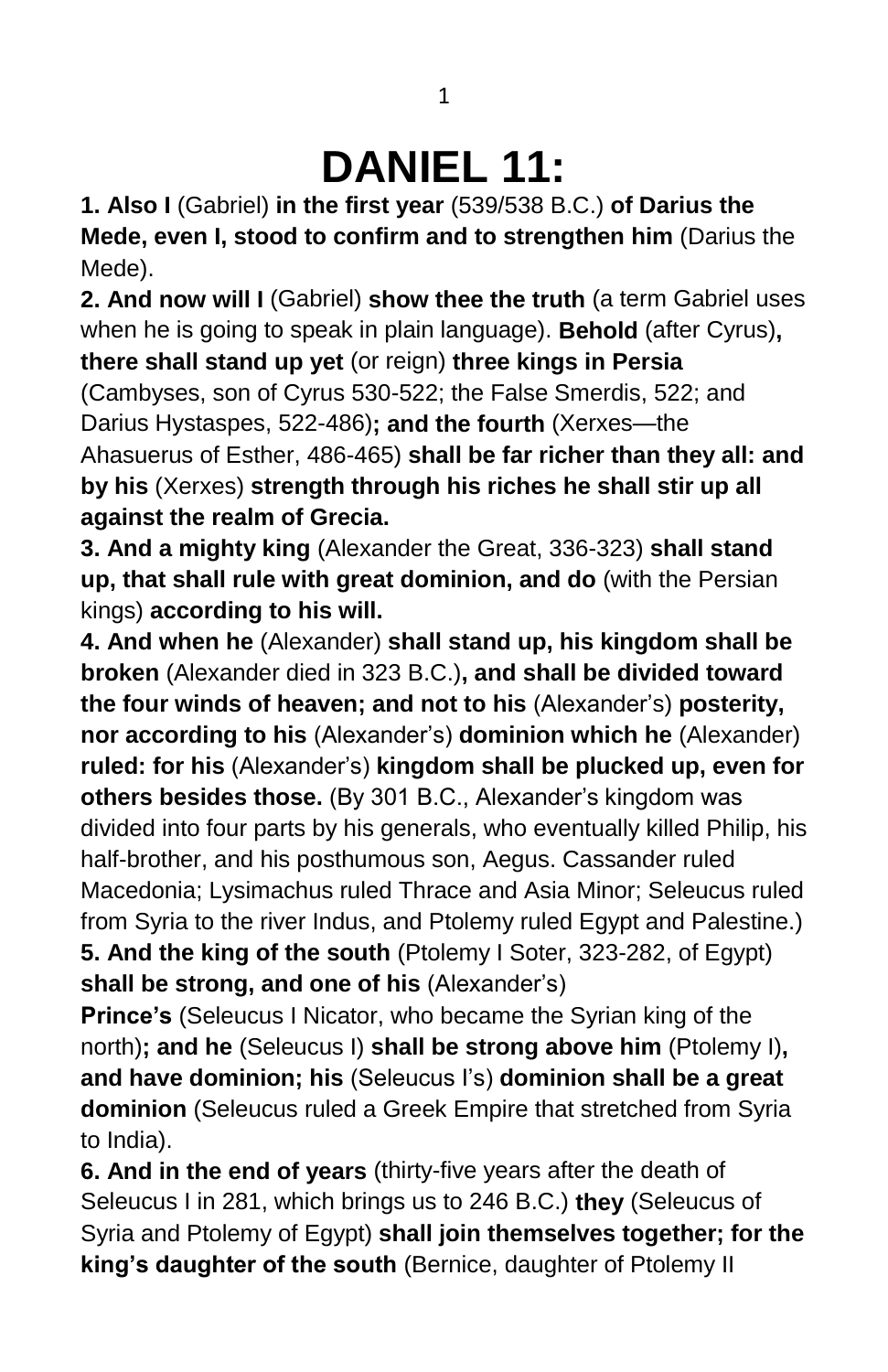Philadelphus) **shall come to the king of the north to make an agreement** (Bernice married Antiochus II Theos, who divorced Laodice to do so)**: but she** (Bernice) **shall not retain the power of the arm** (Antiochus reconciled with Laodice after Bernice had a son)**; neither shall he** (Antiochus II) **stand** (Laodice poisoned Antiochus II)**, nor his** (Antiochus ll's) **arm** (Antiochus' son by Bernice was killed)**: but she** (Bernice) **shall be given up, and they** (Bernice's maids) **that brought her** (Bernice and her maids of honor were all killed by Lodice)**, and he** (Ptolemy II) **that begat her** (Ptolemy II died; some texts read "begotten of her"; if so, it refers to her son, who was killed by Laodice)**, and he** (Antiochus II) **that strengthened her** (Bernice) **in these times** (another reference to Antiochus II, who was killed by Laodice).

**7. But out of a branch** (sibling) **of her** (Bernice's) **roots shall one**  (Ptolemy III Euergetes, brother of Bernice) **stand up in his** (Ptolemy II's) **estate** (Egypt)**, which shall come with an army, and shall enter into the fortress** (Syria) **of the king of the north** (Seleucus II of Syria)**, and shall deal against them** (the Syrians)**, and shall prevail** (in 246 B.C., Ptolemy II successfully invaded Syria to take revenge on the death of his sister):

**8. And shall also carry captives into Egypt their** (Egypt's) **gods** (Ptolemy retrieved images of their gods that Cambyses of Persia had taken away)**, with their princes, and with their precious vessels of silver and of gold; and he** (Ptolemy III) **shall continue more years than the king of the north** (Ptolemy III outlived Seleucus II by four years).

**9. So the king of the south** (Ptolemy Euergetes) **shall come into his kingdom** (Seleucus II Callinicus)**, and shall return into his**  (Ptolemy Euergetes) **own land** (if Ptolemy had not been recalled into Egypt by a domestic sedition, he would have possessed the whole kingdom of Seleucus).

**10. But his** (Seleucus II's) **sons** (Seleucus III Ceraunus Soter, 225- 223, and Antiochus III, called "The Great," 223-187) **shall be stirred up, and shall assemble a multitude of great forces:** (Seleucus III raised a great army to invade Egypt, but was assassinated before he could carry out the project) **and one** (Antiochus III) **shall certainly come, and overflow, and pass through** (in 219 B.C., Antiochus III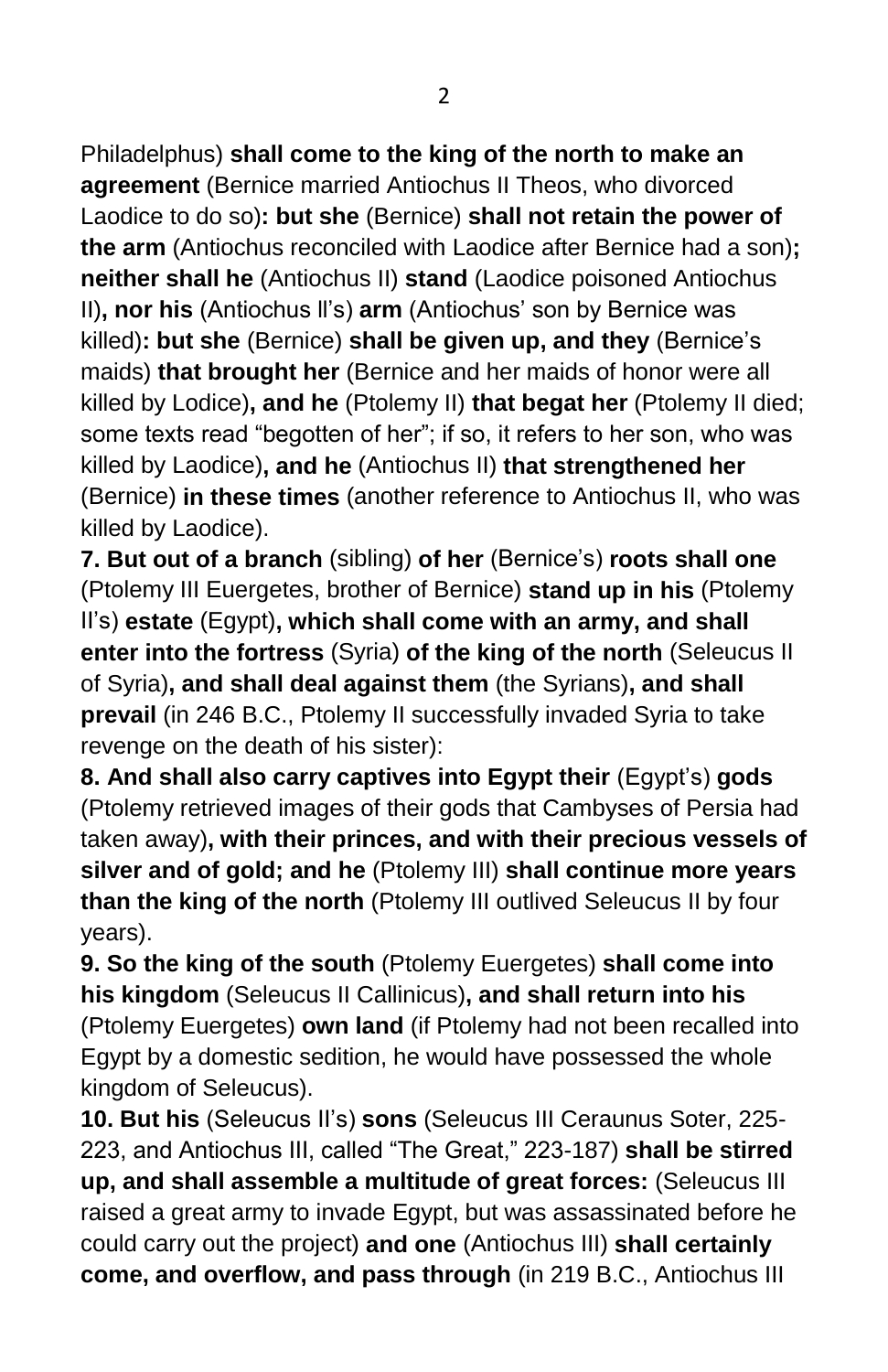invaded Palestine/Egypt)**: then shall he** (Antiochus III) **return, and be stirred up, even to his** (Antiochus III's) **fortress** (Antiochus III was able to retake Antioch, Syrian Capital city).

**11. And the king of the south** (Ptolemy IV Epiphanes) **shall be moved with choler** (anger), **and shall come forth and fight with him** (Antiochus III)**, even with the king of the north: and he**  (Antiochus III) **shall set forth a great multitude** (Antiochus III invaded Egypt with 70,000 foot soldiers, 6,000 cavalry, and 102 elephants in 217 B.C.)**; but the multitude shall be given into his**  (Ptolemy IV's) **hand** (Antiochus III was defeated at the battle of Raphia).

**12. And when he** (Ptolemy IV) **hath taken away the multitude, his** (Ptolemy IV's) **heart shall be lifted up** (Ptolemy tried to offer sacrifices in the Jewish temple precincts, and when he insisted on entering the Holy of Holies, he fell speechless and was dragged out half-dead; he returned to Egypt in a rage)**: and he** (Ptolemy IV) **shall cast down many ten thousands** (disgraced and furious, Ptolemy IV took revenge on the Jews living in Alexandria, Egypt, killing over forty thousand)**: but he** (Ptolemy IV) **shall not be strengthened by it. 13. For the king of the north** (Antiochus III) **shall return, and shall set forth a multitude greater than the former, and shall certainly come after certain years** (Antiochus III returned sixteen years later, in 201 B.C., and invaded Egypt) **with a great army and with much riches.**

**14. And in those times there shall many** (Antiochus III of Syria, Philip of Macedonia, and Hannibal of Carthage) **stand up against the king of the south** (the boy-king, Ptolemy V, who was now under the guardianship of the Roman Senate)**: also the robbers** (the Romans) **of thy people** (the Jews) **shall exalt themselves** (the Romans) **to establish the vision** (see Daniel 9:24: The Jews could have sealed up the vision concerning the history of pagan Rome after the first advent and the history of papal Rome, by accepting Christ as their Messiah)**; but they shall fall** (the prophecy looks far into the future when Rome was eventually divided up by the barbarian invasions of the fifth century).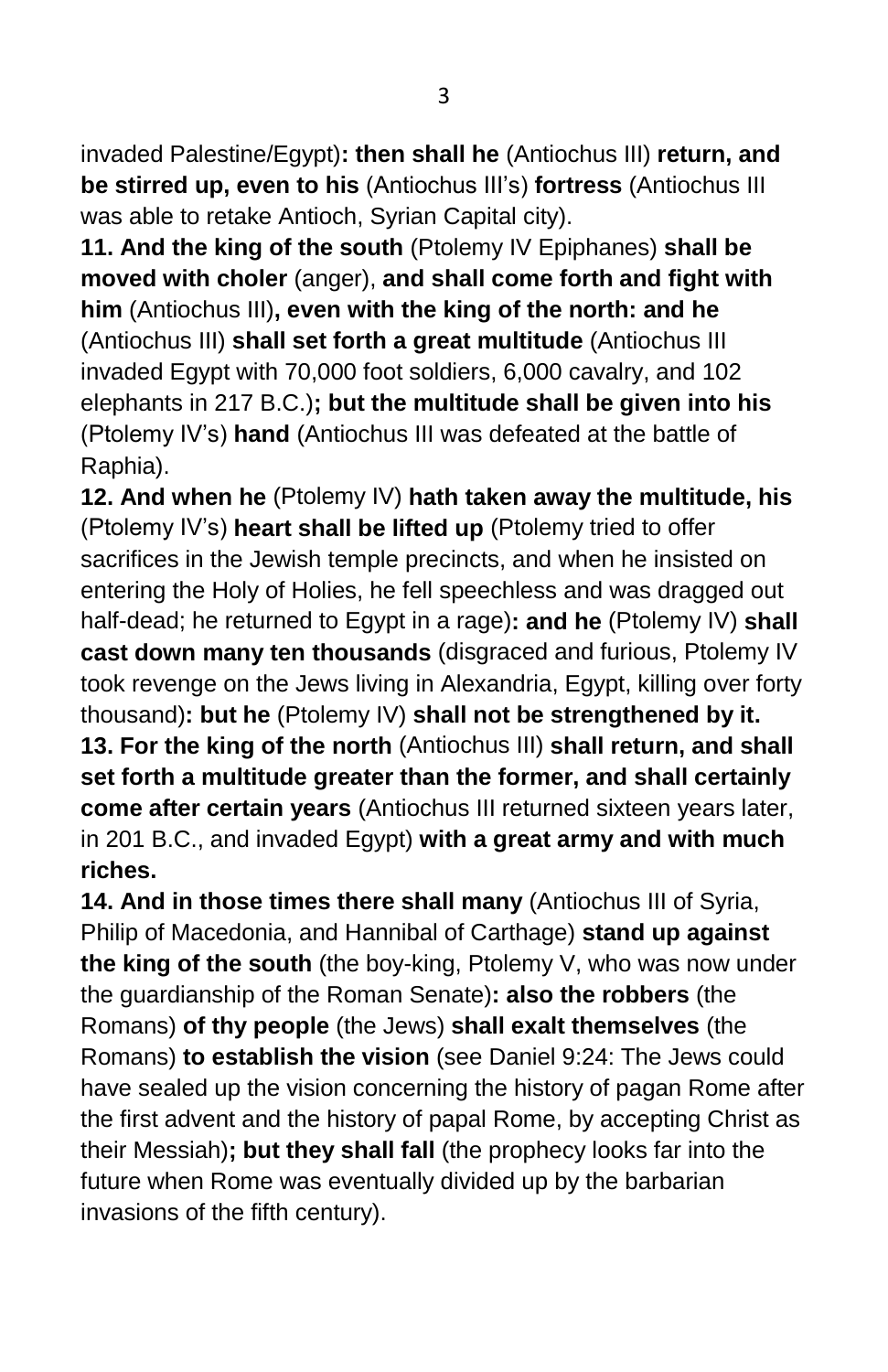**15. So the king of the north** (Antiochus III) **shall come, and cast up a mount, and take the most fenced cities** (the Roman general Scopas was besieged in Sidon and forced to surrender; Antiochus then moved south and took the stronghold of Gaza)**: and the arms of the south** (Egypt) **shall not withstand, neither his** (Ptolemy IV's) **chosen people** (remember that Antiochus IV chose the Senate of Rome to be the guardians of the boy-king, Ptolemy V)**, neither shall there be any strength to withstand** (the Romans, chosen by Ptolemy IV as guardians for the infant king Ptolemy V, were unable to protect Egypt from Antiochus III, who defeated the Roman general Scopas and his 6,000 Greek auxiliaries in 200/199 B.C. Egypt lost many provinces to Philip of Macedon and Antiochus of Syria). **16. But he** (Rome) **that cometh against him** (Antiochus III specifically, and the Syrian kingdom of the north in general) **shall do according to his** (Rome's) **own will** (Rome defeated Antiochus III in 192 B.C. in Macedonia, and again in 190 B.C. in Asia Minor; in the peace treaty of 188 B.C., Antiochus was forced to give back all of the conquered territories to Egypt. In 168 B.C. Rome compelled Antiochus IV to turn back from invading Egypt. On his way to Syria, Antiochus IV pillaged Jerusalem and the temple, persecuting the Jews and forcing them to stop worshiping God. The Jews revolted in 165 B.C. and by 164 B.C. had defeated all of the Syrian troops sent against them. In 164 B.C., Antiochus IV died when traveling from the east to Jerusalem to exterminate the Jews. In 63 B.C., Rome conquered the Syrian kingdom of the north)**, and none shall stand against him** (Rome. Earlier, in 197 B.C., Rome defeated Philip of Macedon and forced him to return all of the conquered territories to Egypt. In 168 B.C., Rome conquered Macedonia and became master of the Greco-Roman world. Rome also tracked down the last member, Hannibal, of the triple alliance against Egypt, forcing Hannibal to take poison to avoid falling into their hands)**: and he** (Rome) **shall stand in the glorious land** (Jerusalem. Rome in the person of Pompey the Great conquered Palestine, destroying Jerusalem and the temple in 63 B.C., making Judea a province of Rome)**, which by his** (Rome's) **hand shall be consumed** (looking ahead, Gabriel mentions that Rome would in the future destroy the city and temple of Jerusalem in A.D. 70 and, in A.D. 135, demolish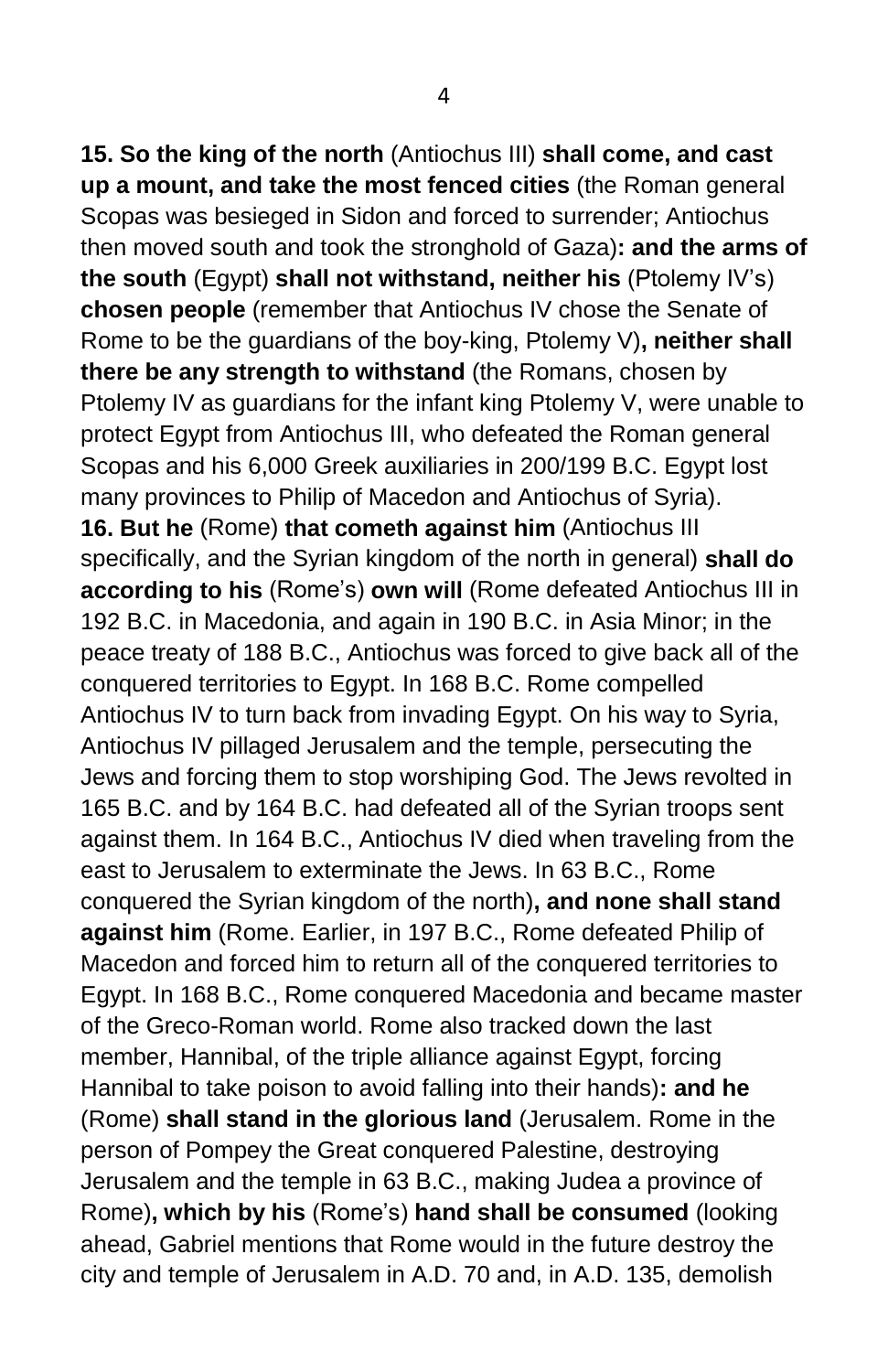Jerusalem for a second time and scatter the Jews throughout the world).

**17. He** (Rome generally, and Julius Caesar specifically, who followed Pompey the Great as the ruler of Rome) **shall also set his** (Julius Caesar's) **face to enter with the strength of his** (Julius Caesar's) **whole kingdom, and upright ones** (Jews who helped Julius Caesar conquer Egypt) **with him** (Julius Caesar)**; thus shall he** (Julius Caesar) **do: and he** (Julius Caesar) **shall give him** (Julius Caesar) **the daughter of women** (Cleopatra VII, ruler of Egypt. Julius Caesar took 18-year-old Cleopatra, as his concubine)**, corrupting her** (Cleopatra)**: but she** (Cleopatra) **shall not stand on his** (Rome's generally, and Julius Caesars side specifically) **side, neither be for him** (Rome generally, and specifically Julius Caesar; Cleopatra flirted with Julius Caesar and then with Mark Anthony in order to retain the independence of Egypt and did not act in the interest of Rome). **18. After this shall he** (Julius Caesar) **turn his** (Julius Caesar's)

**face unto the isles, and shall take many** (Caesar conquered the Mediterranean Islands and Africa after Egypt)**: but a prince** (Roman Senator Brutus, who was brought up by Caesar) **for his** (Brutus') **own behalf shall cause the reproach** (Caesar desired to make himself king in fact, if not in name) **offered by him** (Julius Caesar) **to cease; without his** (Julius Caesar's) **own reproach he** (Brutus) **shall cause it to turn upon him** (Julius Caesar. Brutus plotted with sixty senators to assassinate Caesar).

**19. Then he** (Julius Caesar) **shall turn his** (Julius Caesar's) **face toward the fort** (Rome) **of his** (Julius Caesar's) **own land: but he** (Julius Caesar) **shall stumble and fall, and not be found** (Caesar was assassinated in 44 B.C. in the Forum).

**20. Then shall stand up in his** (Julius Caesar's) **estate a raiser of taxes** (Octavius Caesar Augustus, Julius Caesar's nephew, issued the decree in 4 B.C. to tax the world, and this brought Joseph and Mary to Bethlehem—Luke 2:1) **in the glory of the kingdom** (The Pax Romana, beginning with Octavius, lasted a hundred years)**: but within few days he** (Octavius Caesar Augustus) **shall be destroyed, neither in anger, nor in battle** (his wife, Livia, had him suffocated after he revived on his deathbed; she did this in order to proclaim Tiberius, whom Octavius despised, the next emperor).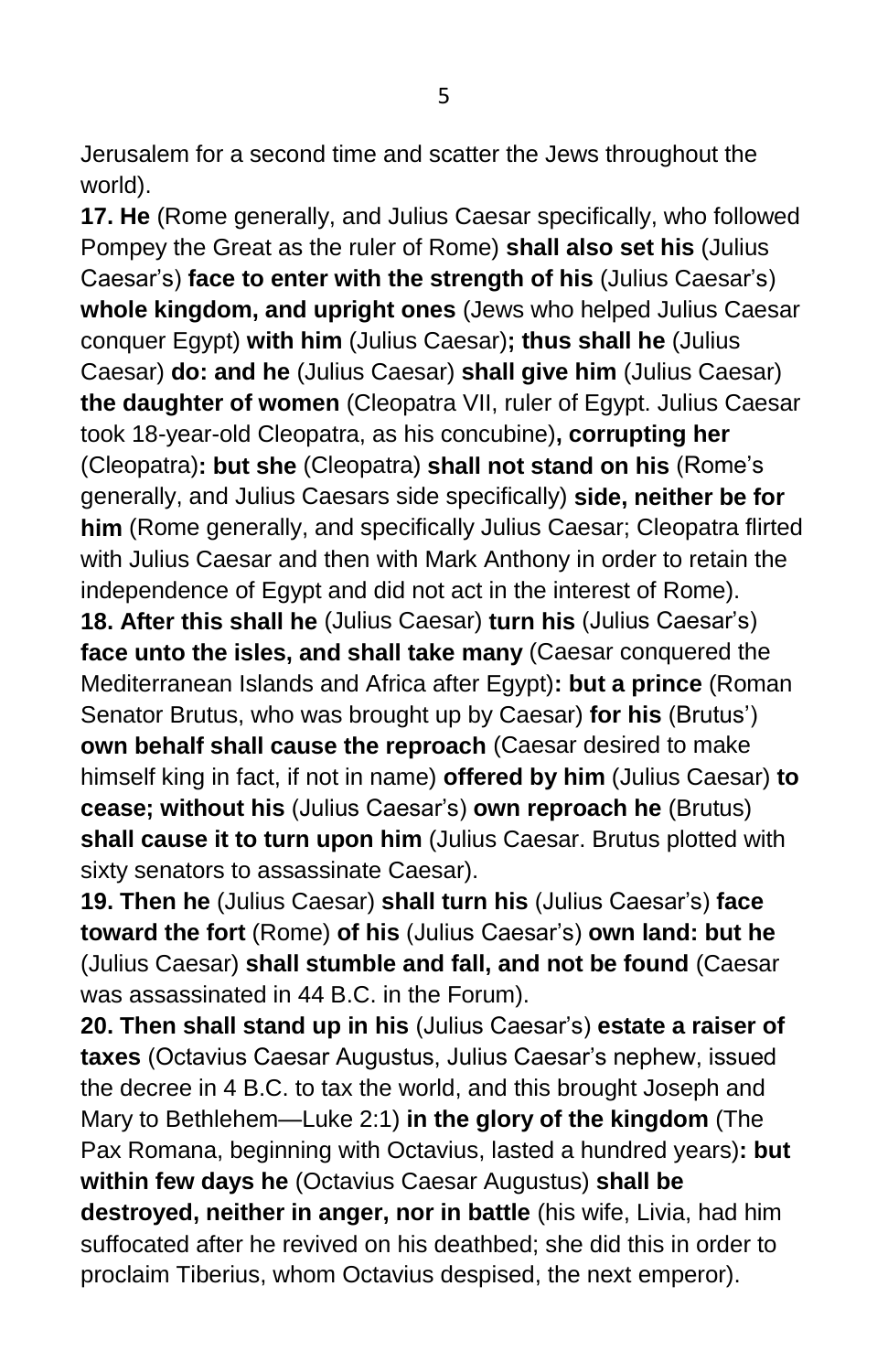**21. And in his** (Octavius') **estate shall stand up a vile person**

(Tiberius, A.D. 14. When Livia asked Octavius to make Tiberius his heir, Octavius said, "Your son is too *vile* to wear the purple of Rome," using the very words of Gabriel to describe the next emperor)**, to whom they** (Octavius and the Senate) **shall not give the honor of the kingdom: but he** (Tiberius) **shall come in peaceably, and obtain the kingdom by flatteries.** (Tiberius was a skilled commander of the armies but had a vicious temper and immoral propensities. He was only feared, not liked. He flattered the senators and made promises in order to ascend the throne, but once in power, became a butcher and vile dictator, killing alike those who fawned over him or rejected his vile sexual approaches, often to get hold of their vast estates.)

**22. And with the arms of a flood** (by severe military means, Tiberius put down rebellions against his rule and executed those who plotted to overthrow him) **shall they** (the political enemies of Tiberius) **be overthrown from before him** (Tiberius, who overthrew those that plotted against him)**, and shall be broken; yea, also the prince of the covenant** (Jesus Christ, the Prince of the covenant, was crucified in A.D. 31 while Tiberius was still Emperor. It was no coincidence that the injustice of Pontius Pilate reflected the injustices perpetrated in the reign of Tiberius).

**23. And after the league** (in 161 B.C., Rome and the Jewish Maccabean leaders made a league of assistance, permitting Rome to protect them against the Syrian kings and to guarantee their independence) **made with him** (Rome) **he** (Rome) **shall work deceitfully** (in 63 B.C., Pompey disregarded the terms of the league, conquered Judea, and reduced it to a Roman province)**: for he**  (Rome) **shall come up, and shall become strong with a small people** (incredibly, the small city of Rome ruled the world for over 500 years).

**24. He** (Rome) **shall enter peaceably even upon the fattest places of the province** (Rome gained many of its provinces through legacies or treaties)**; and he** (Rome) **shall do that which his** (Rome's) **fathers have not done, nor his** (Rome's) **father's fathers; he** (Rome) **shall scatter among them** (Rome's allies and soldiers) **the prey, and spoil, and riches: yea, and he** (Rome) **shall forecast his** (Rome's) **devices**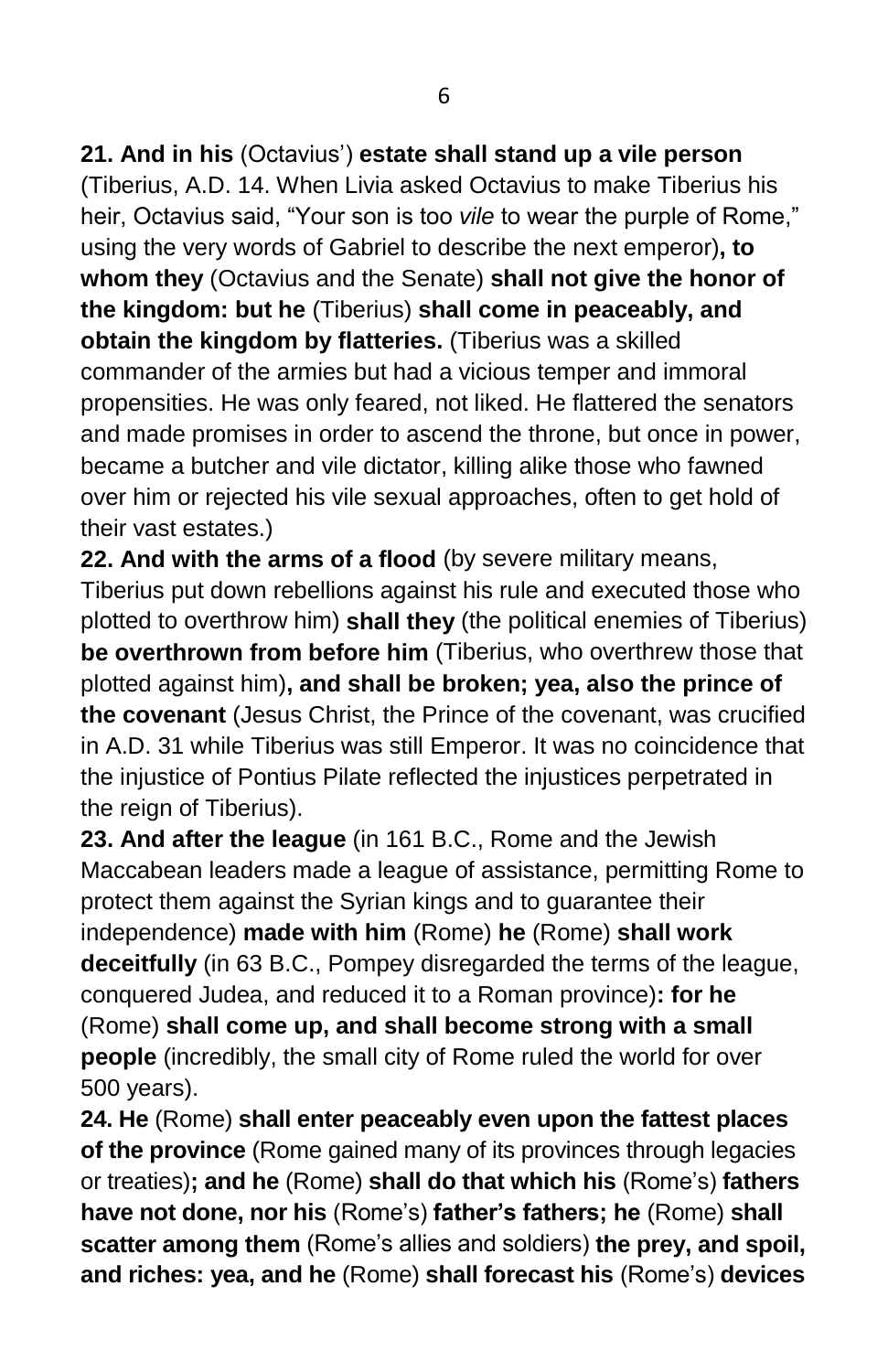**against the strong holds** (the forts and capitals of other nations)**, even for a time** (this is prophetic time; the city of Rome would dominate the world for 360 years. This time period would begin at the overthrow of Egypt in 31 B.C., at the battle of Actium, Greece and end in A.D. 330, when Rome was split between Italy and Constantinople. This initiated a period of gradual decline, the beginning of the fall of Rome. See verses 27 and 31.)

**25. And he** (Rome) **shall stir up his** (Rome's) **power and his** (Rome's) **courage against the king of the south** (Egypt. Julius Caesar, in 48 B.C., subdued Egypt but did not reduce it to a provincial status. Verses 25-28 now discuss the war between Octavius and Mark Anthony, which resulted in the conquest of Egypt) **with a great army; and the king of the south** (Egypt) **shall be stirred up to battle with a very great and mighty army; but he** (Egypt and Mark Anthony) **shall not stand: for they** (the enemies of Mark Anthony) **shall forecast devices against him** (Mark Anthony). **26. Yea, they** (Cleopatra and Mark Anthony's intimate friends) **that feed of the portion of his** (Mark Anthony's) **meat shall destroy him** (Mark Anthony committed suicide after Cleopatra and his friends deserted him)**, and his** (Octavius') **army shall overflow: and many shall fall down slain** (Octavius defeated Mark Anthony at the great sea and land battle of Actium, September 2, 31 B.C.).

**27. And both these kings' hearts** (Octavius' and Mark Anthony's) **shall be to do mischief, and they** (Octavius and Mark Anthony) **shall speak lies at one table; but it shall not prosper: for yet the end shall be at the appointed time** (the appointed time is the end of the 360-year reign of the city of Rome: from 31 B.C. to A.D. 330. Constantine abandoned the city of Rome in A.D. 330 and moved the capital of the empire to Constantinople).

**28. Then shall he** (Octavius) **return into his** (Octavius') **land** (Rome, Italy) **with great riches** (from Egypt)**; and his** (Rome's) **heart shall be against the holy covenant** (the gospel and God's people. Under Rome, Christ was crucified; Rome also destroyed Jerusalem and its temple in A.D. 70 and persecuted the Christians until A.D. 313)**; and he** (the emperors of Rome) **shall do exploits** (in the hundred years following the reign of Octavius, the Roman Empire reached its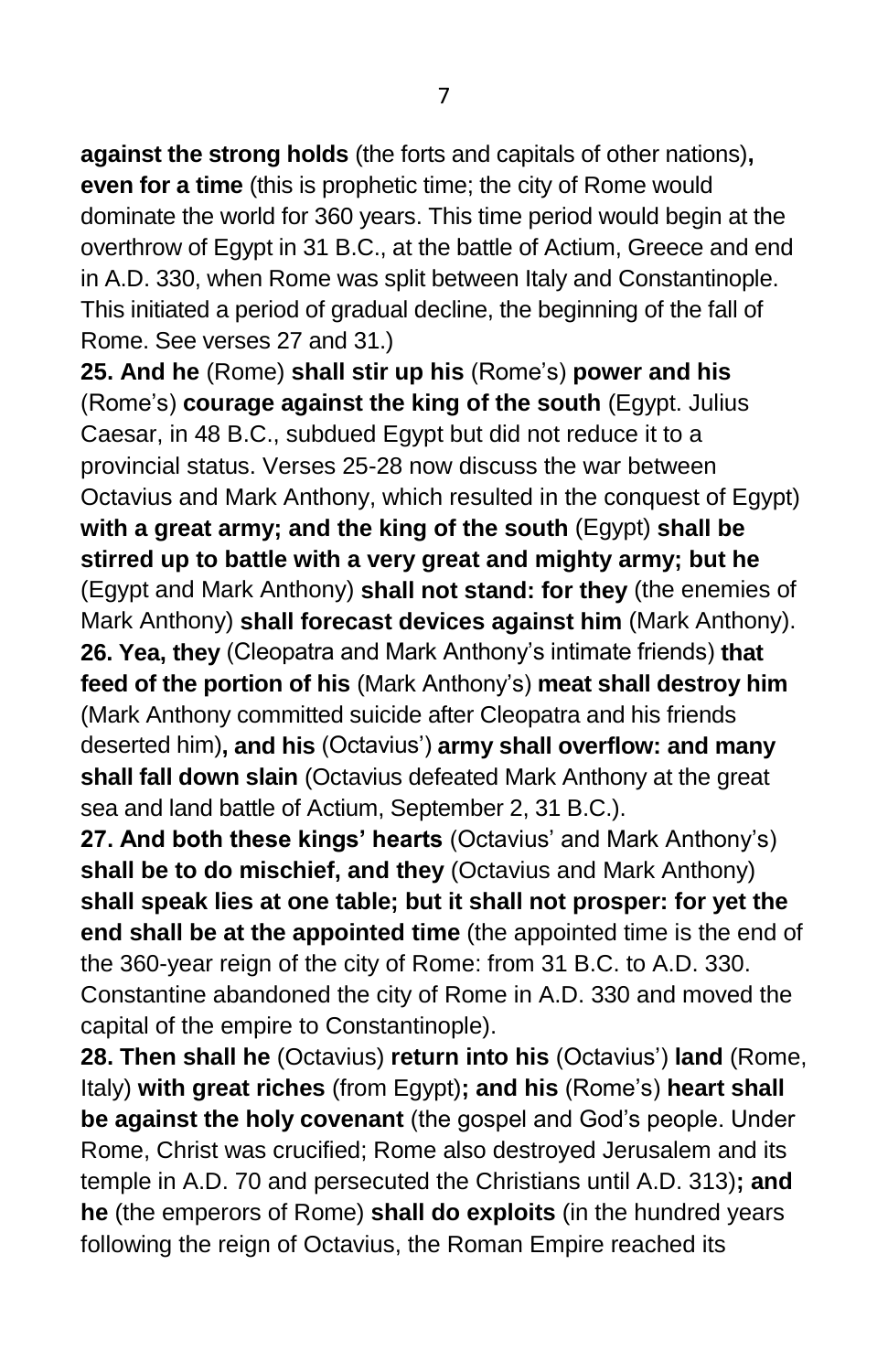farthest expansion and strength)**, and return to his** (Roman Emperor's) **own land.**

**29. At the time appointed** (A.D. 330) **he** (Rome) **shall return, and come toward the south** (Egypt and Palestine. Between 284 and 303, Diocletian fought a series of wars to regain and retain Egypt as a Roman province)**; but it shall not be as the former** (B.C. 31)**, or as the latter** (the time of the end, 1798; see verses 40 to 45). **30. For the ships of Chittim** (Barbarian invaders of the fourth century) **shall come against him** (Rome): **therefore he** (the Roman Emperors) **shall be grieved, and return, and have indignation against the holy covenant** (Rome generally, but specifically Emperors Probus and Diocletian, who persecuted the Christians on the pretext that the barbarian invasions were thought to have occurred because the Christians offended the gods of Rome)**: so shall he** (Rome) **do; he** (Rome generally; specifically Constantine) **shall return, and have intelligence with them** (the bishop of Rome and prelates who formed a compact with Constantine in A.D. 331) **that forsake the holy covenant** (Roman Christianity fell away from the pure faith).

**31. And arms** (military support of the emperors to the bishops) **shall stand on his part,** (the bishops of Rome and the military benefitted by Christians coming into the army) **and they** (the bishops of Rome) **shall pollute the sanctuary of strength** (two possibilities emerge: #1. Rome's strength was its sanctuary, its fortress, its military might. Its government was weakened by barbarian raids until western Rome fell in 476 AD. #2 The strength of Rome was greatly weakened by dividing the kingdom between Italy and Constantinople)**, and shall take away the daily [***sacrifice***]** (the bishops of Rome continued their campaign to dismantle the former Roman pagan and then current Arian religions and in 508 AD they had gained substantial ground)**, and they shall place the abomination that maketh desolate** (in 538 AD this union of state and church, called here an "abomination" was fully established and it would prove to be "desolating" to Gods true church for the next 1,260 years; from 538 AD until 1798). **32. And such** (apostate Christians) **as do wickedly against the covenant shall he** (bishops of Rome) **corrupt by flatteries: but the people** (faithful Christians) **that do know their God shall be strong**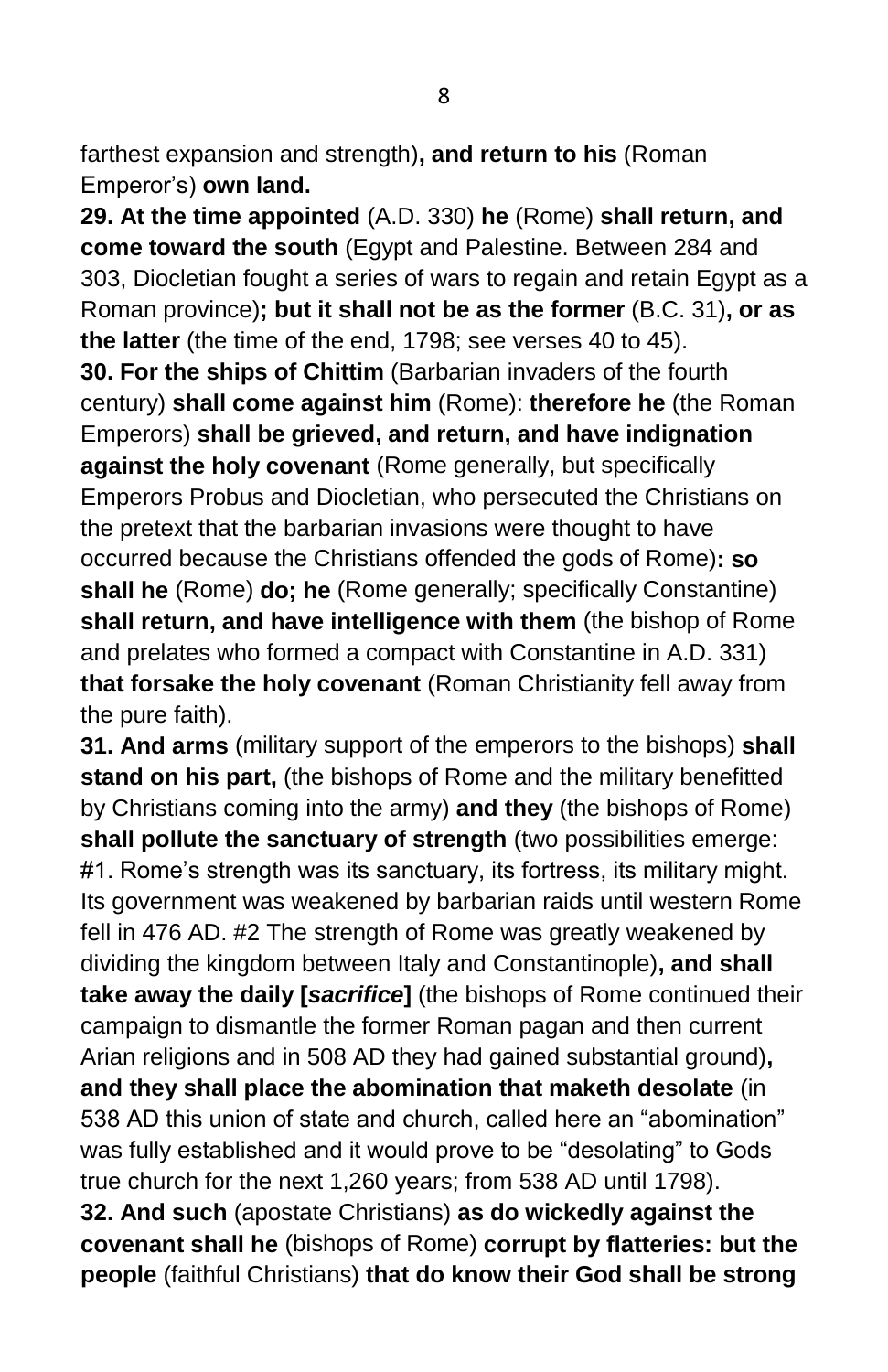**and do exploits** (the courageous stand of the saints for the truth, despite intense persecution, as well as their incisive preaching against the rising tide of evil in the church).

**33. And they** (faithful Christians through the ages) **that understand among the people** (the Christians of Europe) **shall instruct many: yet they** (faithful Christians) **shall fall by the sword, and by flame, by captivity, and by spoil, many days** (the bishops of Rome persecuted the faithful Christians for 1,260 years, the same period of time as the little horn of Daniel 7:25).

**34. Now when they** (faithful Christians) **shall fall, they** (faithful Christians) **shall be holpen with a little help** (the Alpine wilderness, the Great Reformation, and the New World of America provided a refuge for the saints)**: but many** (the scholars of the Renaissance and fickle Christians) **shall cleave to them** (faithful Christians) **with flatteries** (prominent Christians, like Erasmus, were offered emoluments [money] to defect from the truth).

**35. And some of them of understanding** (the reformers and faithful Christians) **shall fall, to try them** (faithful Christians)**, and to purge, and to make them white, even to the time of the end** (1798): **because it is yet for a time appointed** (the length of papal reign was predetermined to be a "time, times and half of a time" or 1,260 years, after which it would be punished; see Daniel 7:25).

**36. And the king** (a new kingdom is here introduced, neo-pagan *[neo*, *modern]* Revolutionary France, representing the civil arm in the former union of state and church; see Revelation 11:7-14) **shall do according to his** (Revolutionary France's) **will; and he**

(Revolutionary France) **shall exalt himself** (the neo-paganism of Revolutionary France exalted itself above God)**, and magnify himself** (Revolutionary France) **above every god, and shall speak marvelous things against the God of gods, and shall prosper till the indignation be accomplished** (neo-pagan Revolutionary France prospered until the indignation against the papacy was accomplished in 1798. After this date, Napoleon overthrew neo-paganism and reintroduced religion into the French government)**: for that that is determined shall be done.**

**37. Neither shall he** (neo-pagan Revolutionary France) **regard the God of his father's** (Revolutionary France turned away from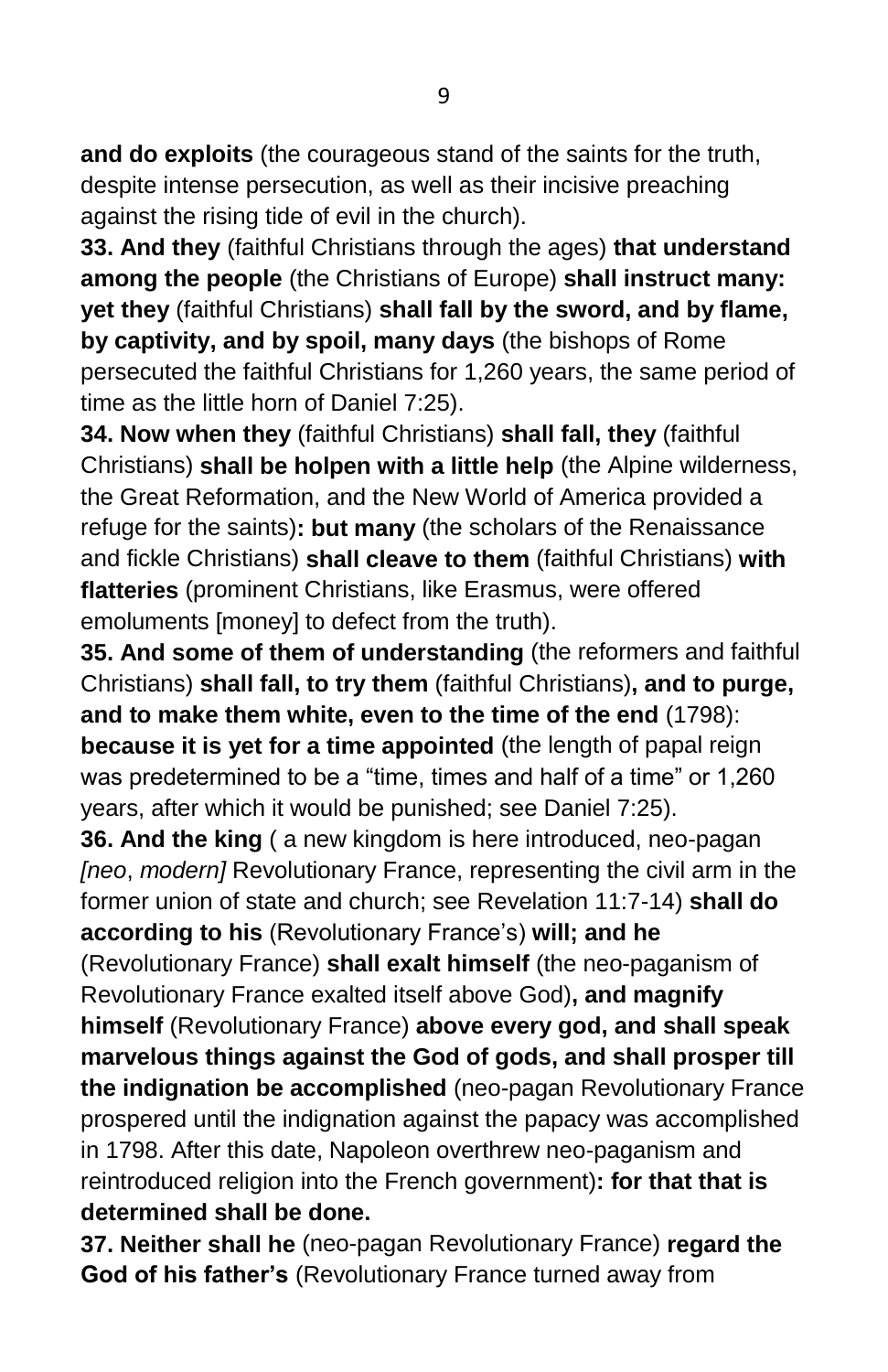European Christianity)**, nor the desire of women** (easy divorce was introduced by France and the family was undermined)**, nor regard any god: for he** (neo-pagan Revolutionary France) **shall magnify himself** (neo-pagan Revolutionary France) **above all** (the state is a god in atheistic political theory).

**38. But in his** (Revolutionary France's) **estate** (realm) **shall he** (neopagan Revolutionary France) **honor the God of forces** (evolutionary atheism, the basis of the socialism and communism of today, was exalted into a state religion by Revolutionary France; men now worshiped the forces of nature and not the God of nature)**: and a god whom his fathers knew not shall he** (Revolutionary France) **honor with gold, and silver, and with precious stones, and pleasant things.**

**39. Thus shall he** (Revolutionary France) **do in the most strong holds with a strange god** (Revolutionary France exported its neopaganism to Europe by sword and influence), **whom he**

(Revolutionary France) **shall acknowledge and increase with glory; and he** (Revolutionary France) **shall cause them to rule over many** (France's atheistic socialism dominates the culture and policy of the modern world)**, and shall divide the land for gain** (socialism and communism operate on the basis of greed and covetousness, taking the land and wealth of the business class through progressive taxation to give it to the peasants and those who do not wish to support themselves. In this way, the elite secure their votes).

**40. And at the time of the end** (1798. In Daniel 11:35 and 12:7-9, the phrase *the time of the end* is equated with the end of the "time, times, and half a time") **shall the king of the south** (south still representing Egypt, as identified in Daniel 11:5-15. The leadership of Egypt was Ibrahim Bey and Murad Bey—Egyptian Mameluke rulers) **push at him** (the king of verse 36 which was France in the person of Napoleon. Egypt pushed against the invasion of France in 1798)**: and the king of the north** (Caliph Selim III of Turkey, the territory of the king of the north; see Daniel 11:5-15) **shall come against him** (France. Turkey declared war on France in 1798) **like a whirlwind, with chariots, and with horsemen, and with many ships** (Lord Nelson's fleet of ships supported Turkey in its war with France)**; and he** (king of the north—Caliph Selim III of Turkey) **shall enter into the**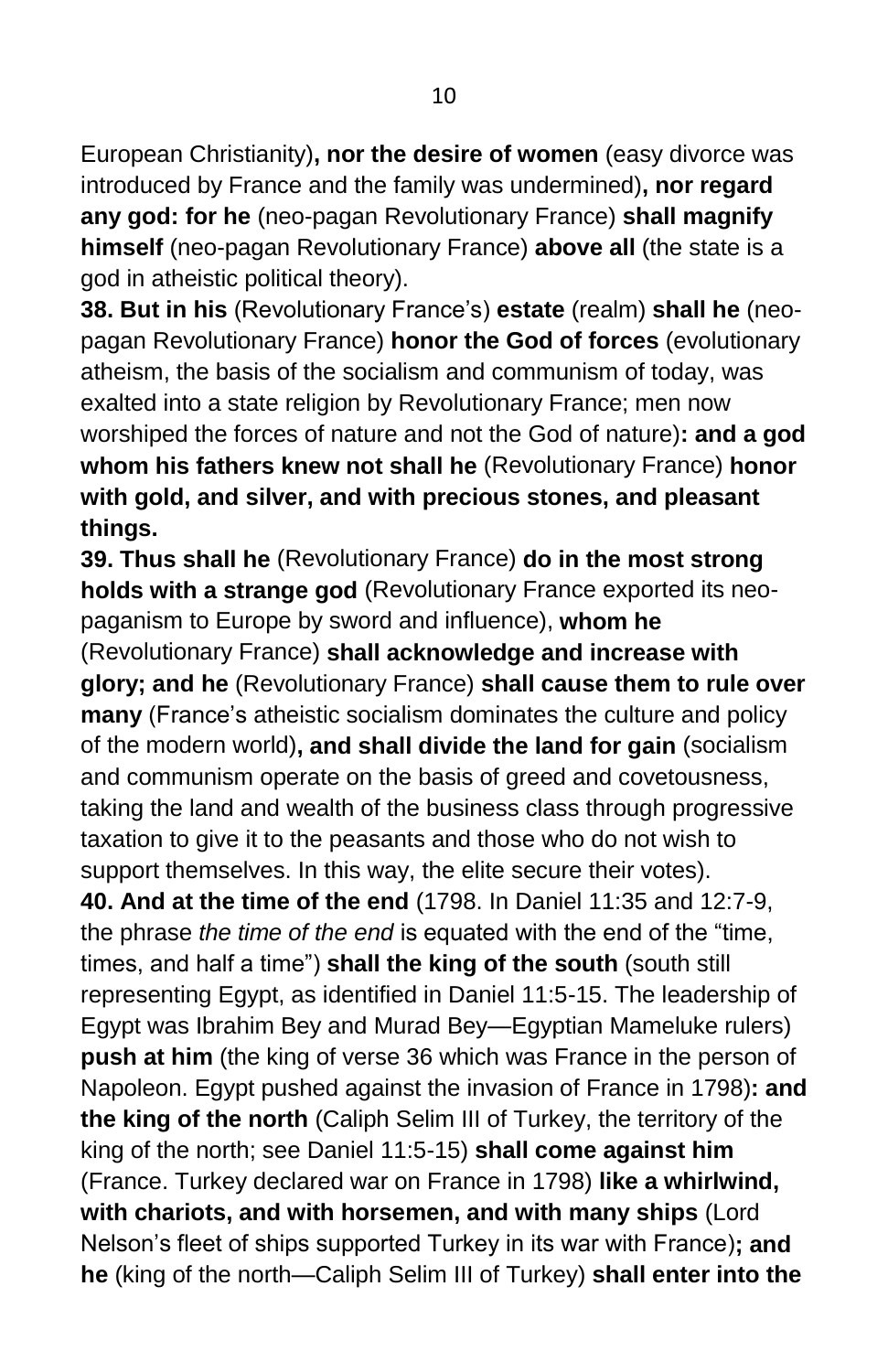**countries, and shall overflow and pass over** (the phrase *overflow and pass over* tells us who prevailed in this battle just described. History records that the Turks prevailed; thus we can be certain that the identity of the pronoun *he* in this sentence is the king of the north. This lets us know that the remaining pronouns in this chapter all refer to the king of the north).

**41. He** (Caliph Selim III of Turkey) **shall enter also into the glorious land,** (Palestine) **and many** *countries* (*countries* is a supplied word and thus is not in the original) **shall be overthrown** (the Turks reclaimed the territory of Palestine, which Napoleon had just taken)**: but these shall escape out of his** (Caliph Selim III of Turkey) **hand, even Edom, and Moab, and the chief of the children of Ammon**  (Edom, Moab, and Ammon, the territory of Jordan, lying outside the limits of Palestine, south and east of the Dead Sea and the Jordan, were out of the line of march of the Turks from Syria to Egypt, so escaped the ravages of that campaign).

**42. He** (Caliph Selim III of Turkey) **shall stretch forth his hand also upon the countries: and the land of Egypt shall not escape** (Egypt once more came under the control of the Turks).

**43. But he** (Caliph Selim III of Turkey) **shall have power over the treasures of gold and of silver, and over all the precious things of Egypt** (Egyptians paid annually to the Turkish government a certain amount of gold and silver, and 600,000 measures of corn and 400,000 of barley)**: and the Libyans and the Ethiopians shall be at his steps** (the unconquered Arabs, who sought the friendship of the Turks and were tributary to them at that time).

**44. But tidings** (intelligence reports) **out of the east** (Persia) **and out of the north** (Russia) **shall trouble him** (Caliph Abdülmecid I of Turkey)**: therefore he** (Caliph Abdülmecid I of Turkey) **shall go forth with great fury to destroy, and utterly to make away many** (fulfilled by the Crimean War of 1853-1856, in which Russia and Persia conspired together to destroy the Ottoman Empire but failed in their attempt).

## *Verse 45 remains to be fulfilled*

**45. And he** (the king of the north—the leader of Turkey) **shall plant** (place or establish) **the tabernacles of his palace** (a religious/political entity—Islamic Caliphate) **between the seas**